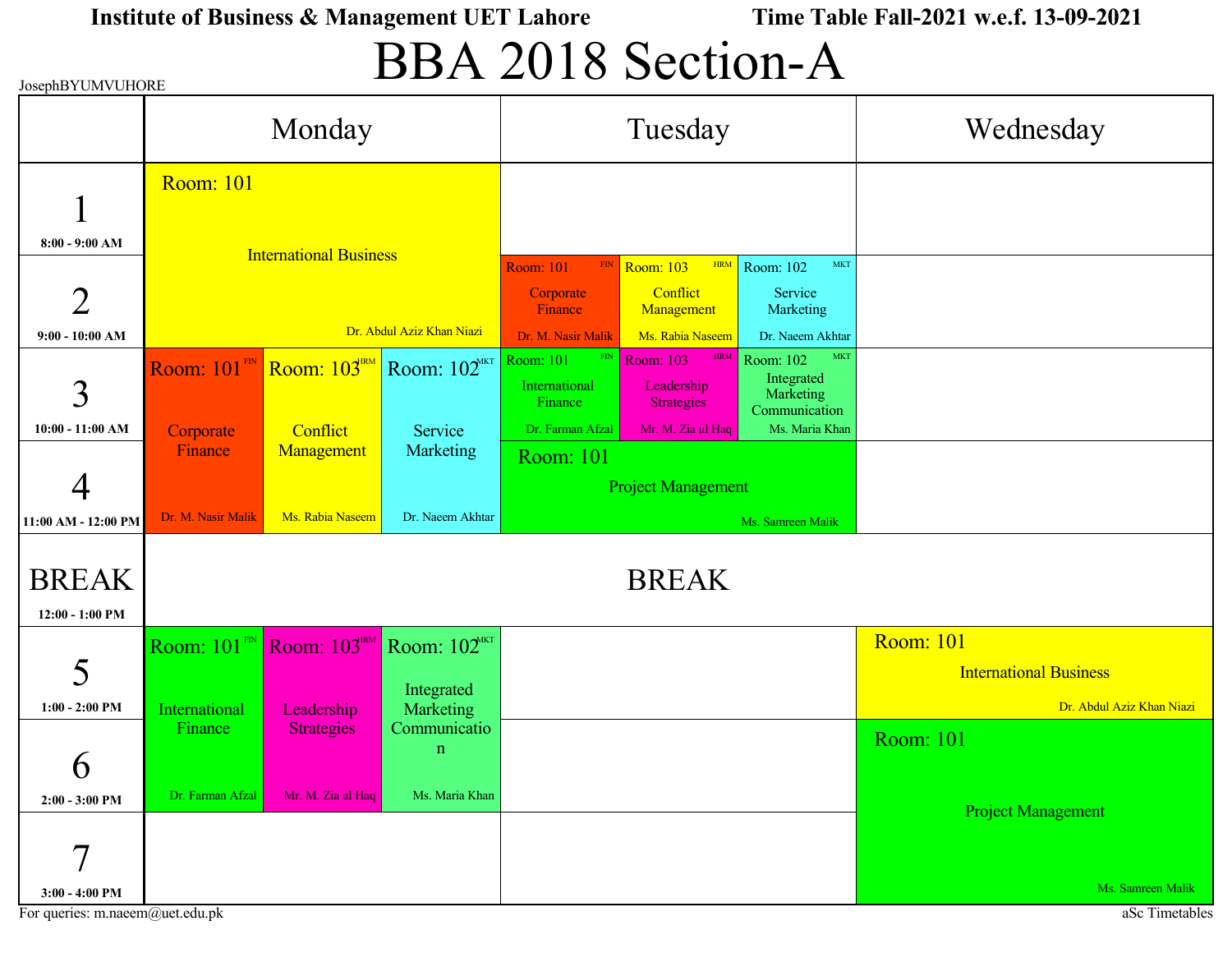JosephBYUMVUHORE

## BBA 2018 Section-B

|                                                     | Monday                               |                                                      | Tuesday                                                    |                                                                |                                                                                 | Thursday                                                                       |                                                            |
|-----------------------------------------------------|--------------------------------------|------------------------------------------------------|------------------------------------------------------------|----------------------------------------------------------------|---------------------------------------------------------------------------------|--------------------------------------------------------------------------------|------------------------------------------------------------|
| $8:00 - 9:00 AM$                                    |                                      |                                                      |                                                            |                                                                |                                                                                 |                                                                                |                                                            |
| $\overline{2}$<br>$9:00 - 10:00$ AM                 | Room: 102                            | <b>Project Management</b>                            | Ms. Samreen Malik                                          | <b>Room: 101</b><br>Corporate<br>Finance<br>Dr. M. Nasir Malik | HRM<br>Room: 103<br>Conflict<br>Management<br>Ms. Rabia Naseem                  | <b>MKT</b><br>Room: 102<br>Service<br>Marketing<br>Dr. Naeem Akhtar            |                                                            |
| 3<br>$10:00 - 11:00$ AM                             | <b>Room: 101 Fm</b><br>Corporate     | Room: 103 <sup>HRM</sup><br>Conflict                 | Room: 102 <sup>MKT</sup><br>Service                        | Room: 101<br>International<br>Finance<br>Dr. Farman Afzal      | HRM<br><b>Room: 103</b><br>Leadership<br><b>Strategies</b><br>Mr. M. Zia ul Haq | MKT<br>Room: 102<br>Integrated<br>Marketing<br>Communication<br>Ms. Maria Khan | <b>Room: 102</b>                                           |
| 4<br>11:00 AM - 12:00 PM                            | Finance<br>Dr. M. Nasir Malik        | Management<br>Ms. Rabia Naseem                       | Marketing<br>Dr. Naeem Akhtar                              |                                                                |                                                                                 |                                                                                | <b>Project Management</b><br>Ms. Samreen Malik             |
| <b>BREAK</b><br>$12:00 - 1:00$ PM                   |                                      |                                                      |                                                            |                                                                | <b>BREAK</b>                                                                    |                                                                                |                                                            |
| 5<br>$1:00 - 2:00$ PM                               | Room: 101FIN<br><b>International</b> | Room: 103 <sup>HRM</sup>                             | Room: 102 <sup>MKT</sup><br>Integrated                     | <b>Room: 102</b>                                               | <b>International Business</b>                                                   | Dr. Abdul Aziz Khan Niazi                                                      | <b>Room: 102</b>                                           |
| 6                                                   | Finance<br>Dr. Farman Afzal          | Leadership<br><b>Strategies</b><br>Mr. M. Zia ul Haq | Marketing<br>Communicatio<br>$\mathbf n$<br>Ms. Maria Khan |                                                                |                                                                                 |                                                                                | <b>International Business</b><br>Dr. Abdul Aziz Khan Niazi |
| $2:00 - 3:00$ PM<br>$\boldsymbol{\tau}$             |                                      |                                                      |                                                            |                                                                |                                                                                 |                                                                                |                                                            |
| $3:00 - 4:00$ PM<br>For queries: m.naeem@uet.edu.pk |                                      |                                                      |                                                            |                                                                |                                                                                 |                                                                                | aSc Timetables                                             |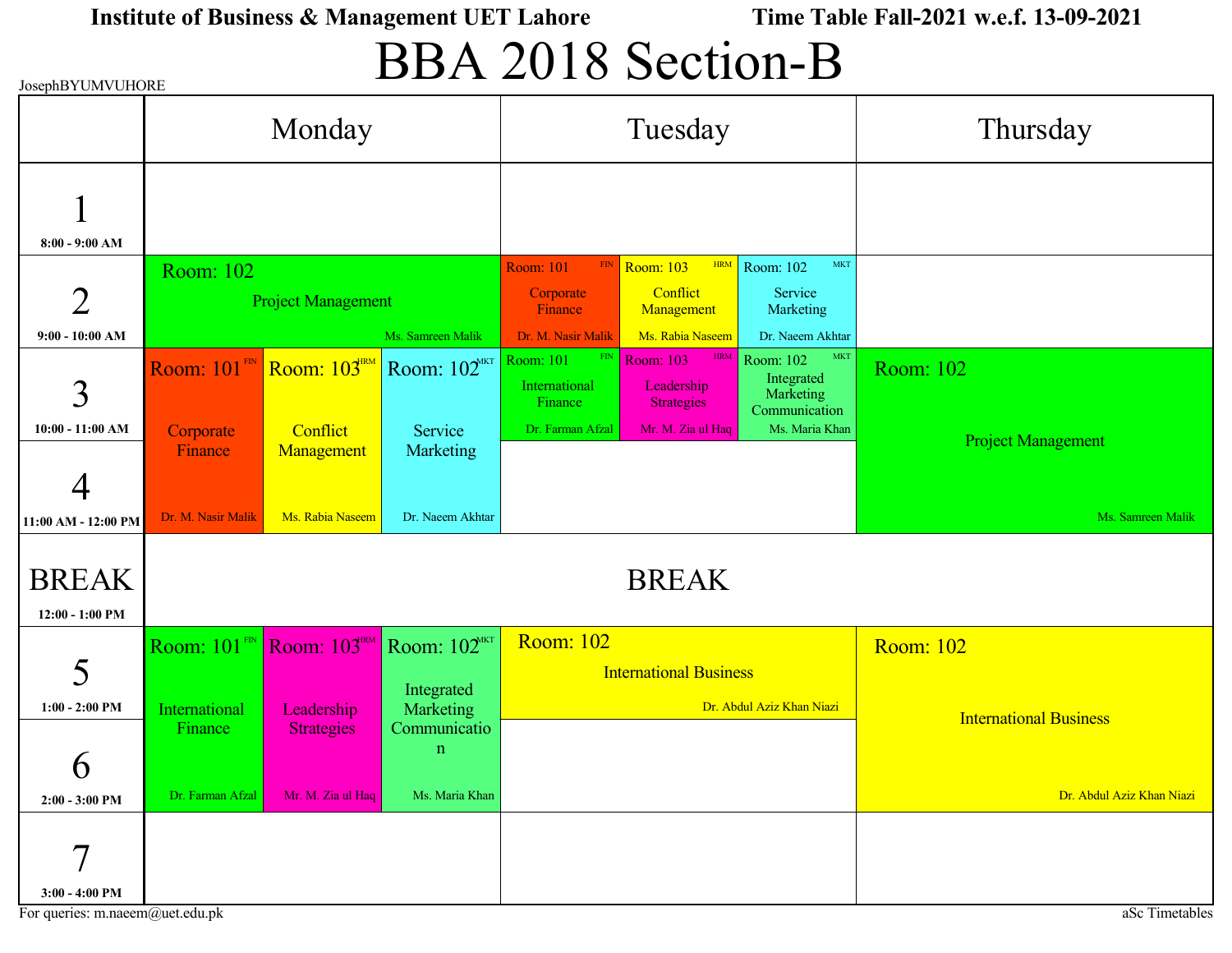## BBA 2018 Section-C

| JosephBYUMVUHORE                              |                                   |                                          |                                             |                                                                  |                                                                  | ∼                                                                                           |                                                                    |                                                |
|-----------------------------------------------|-----------------------------------|------------------------------------------|---------------------------------------------|------------------------------------------------------------------|------------------------------------------------------------------|---------------------------------------------------------------------------------------------|--------------------------------------------------------------------|------------------------------------------------|
|                                               | Monday                            |                                          | Tuesday                                     |                                                                  |                                                                  | Wednesday                                                                                   | Thursday                                                           |                                                |
| $8:00 - 9:00 AM$                              |                                   |                                          |                                             |                                                                  |                                                                  |                                                                                             |                                                                    | <b>Room: 103</b>                               |
| $\overline{2}$<br>$9:00 - 10:00 AM$           |                                   |                                          |                                             | Room: 101 FIN<br>Corporate<br>Finance<br>Dr. M. Nasir<br>Malik   | Room: 103HRM<br>Conflict<br>Management<br>Ms. Rabia<br>Naseem    | Room: 102MKT<br>Service<br>Marketing<br>Dr. Naeem<br>Akhtar                                 |                                                                    | <b>Project Management</b><br>Ms. Samreen Malik |
| 3<br>10:00 - 11:00 AM                         | Room: FIN<br>101<br>Corporate     | Room: HRM<br>103<br>Conflict             | Room: MKT<br>102<br>Service                 | Room: 101 FIN<br>International<br>Finance<br>Dr. Farman<br>Afzal | Room: 103HRM<br>Leadership<br><b>Strategies</b><br>Mr. M. Zia ul | Room: 102MKT<br>Marketing<br>Communicati<br><sup>'1a ul</sup> las. On<br>Haq Ms. Maria Khan | <b>Room: 103</b>                                                   |                                                |
| 11:00 AM - 12:00 PM                           | Finance<br>Dr. M. Nasir<br>Malik  | Manageme<br>nt<br>Ms. Rabia<br>Naseem    | Marketing<br>Dr. Naeem<br>Akhtar            | <b>Room: 103</b>                                                 | <b>International Business</b>                                    | Dr. Abdul Aziz Khan Niazi                                                                   | <b>International Business</b><br>Dr. Abdul Aziz Khan Niazi         |                                                |
| <b>BREAK</b><br>12:00 - 1:00 PM               |                                   |                                          |                                             |                                                                  |                                                                  |                                                                                             | <b>BREAK</b>                                                       |                                                |
| 5<br>$1:00 - 2:00$ PM                         | Room: FIN<br>101<br>Internation   | <b>HRM</b><br>Room:<br>103<br>Leadership | Room: MKT<br>102<br>Integrated<br>Marketing |                                                                  |                                                                  |                                                                                             | <b>Room: 103</b><br><b>Project Management</b><br>Ms. Samreen Malik |                                                |
| $\boldsymbol{\mathsf{O}}$<br>$2:00 - 3:00$ PM | al Finance<br>Dr. Farman<br>Afzal | Strategies<br>Mr. M. Zia ul              | Communic<br>ation<br>Haq Ms. Maria Khan     |                                                                  |                                                                  |                                                                                             |                                                                    |                                                |
| 7<br>$3:00 - 4:00$ PM                         |                                   |                                          |                                             |                                                                  |                                                                  |                                                                                             |                                                                    |                                                |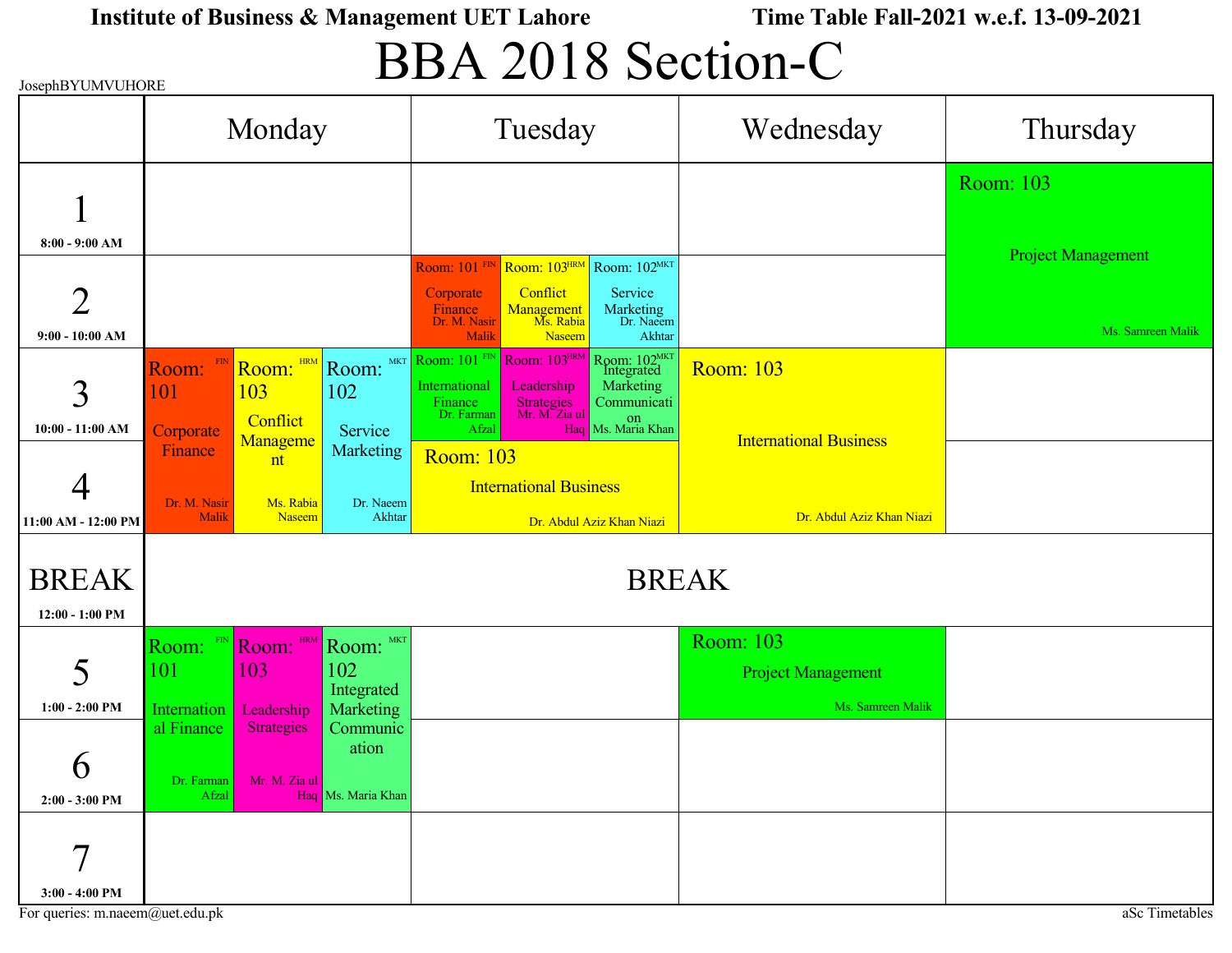## BBA 2019 Section-A

| JosephBYUMVUHORE                  |                                  |                                                      |                                                |                                                              |  |  |  |
|-----------------------------------|----------------------------------|------------------------------------------------------|------------------------------------------------|--------------------------------------------------------------|--|--|--|
|                                   | Monday                           | Tuesday                                              | Wednesday                                      | Thursday                                                     |  |  |  |
|                                   |                                  | Online<br><b>International Language</b>              | Online<br><b>International Language</b>        | Online                                                       |  |  |  |
| $8:00 - 9:00$ AM                  |                                  | Ms. Zhou Lin Aisha (Humanities)                      | Ms. Zhou Lin Aisha (Humanities)                |                                                              |  |  |  |
| $\overline{2}$                    | Online                           | Online<br>Business & Corporate Law                   | Online<br><b>Management Information System</b> | <b>Management Information System</b><br>Dr. M. Shoaib Farooq |  |  |  |
| $9:00 - 10:00$ AM                 | Business & Corporate Law         | Ms. Maryam Farooq<br>Online                          | Dr. M. Shoaib Farooq<br>Online                 | Online                                                       |  |  |  |
| 3<br>$10:00 - 11:00$ AM           | Ms. Maryam Farooq                | <b>Business Research Methods</b><br>Dr. Naeem Akhtar |                                                |                                                              |  |  |  |
|                                   | Online                           | Online                                               | <b>Business Finance</b>                        | <b>Supply Chain Management</b>                               |  |  |  |
|                                   | <b>Supply Chain Management</b>   | <b>Business Finance</b>                              |                                                |                                                              |  |  |  |
| 11:00 AM - 12:00 PM               | Mr. Aftab Shoukat                | Dr. Kanwal Iqbal Khan                                | Dr. Kanwal Iqbal Khan                          | Mr. Aftab Shoukat                                            |  |  |  |
| <b>BREAK</b><br>$12:00 - 1:00$ PM | <b>BREAK</b>                     |                                                      |                                                |                                                              |  |  |  |
| 5                                 | Online                           |                                                      |                                                |                                                              |  |  |  |
| $1:00 - 2:00$ PM                  | <b>Business Research Methods</b> |                                                      |                                                |                                                              |  |  |  |
| Q<br>$2:00 - 3:00$ PM             | Dr. Naeem Akhtar                 |                                                      |                                                |                                                              |  |  |  |
| $\tau$<br>$3:00 - 4:00$ PM        |                                  |                                                      |                                                |                                                              |  |  |  |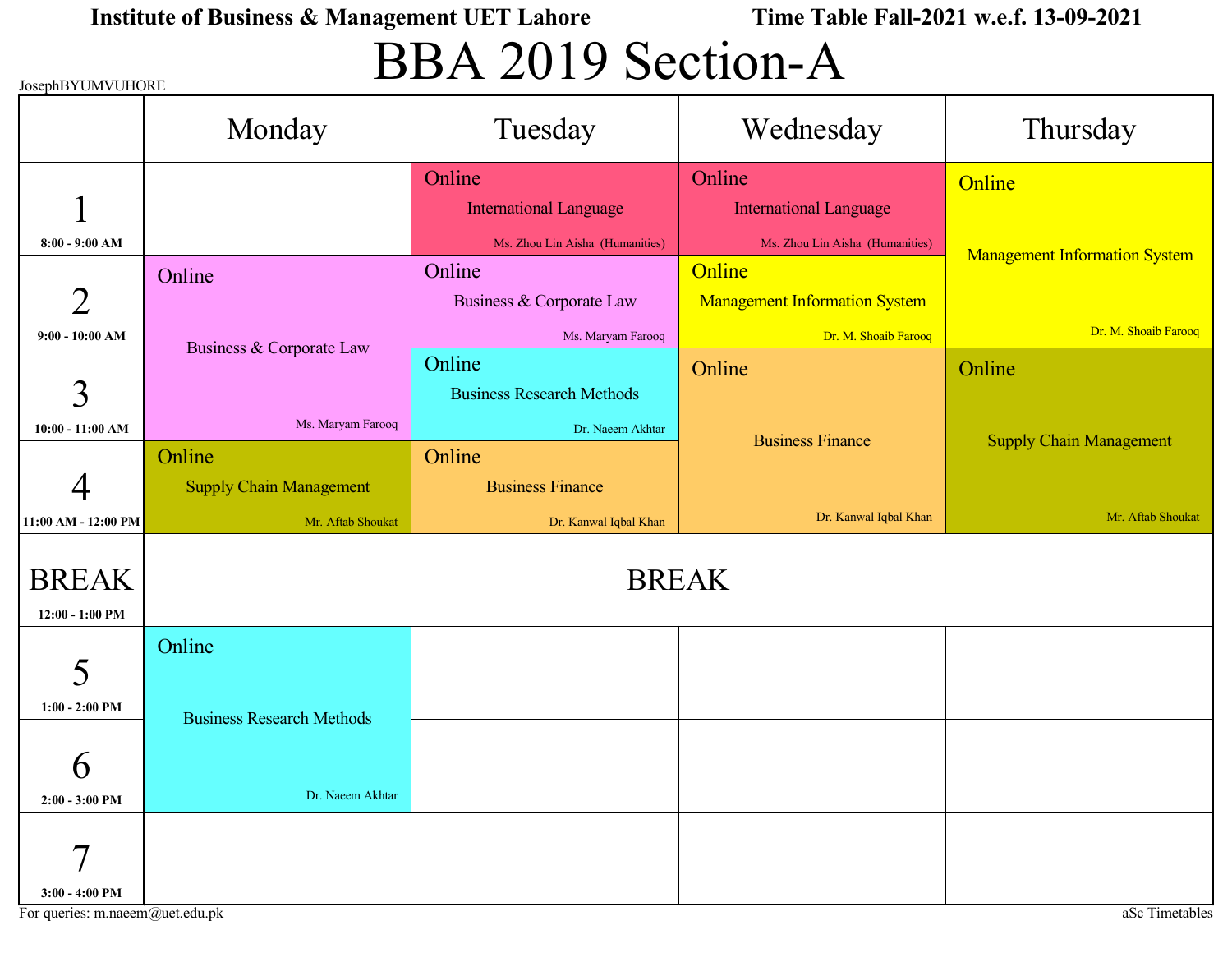## BBA 2019 Section-B

| JosephB Y UM V UHORE |                                      |                                      |                                  |                                  |
|----------------------|--------------------------------------|--------------------------------------|----------------------------------|----------------------------------|
|                      | Monday                               | Tuesday                              | Wednesday                        | Thursday                         |
|                      |                                      | Online                               |                                  | Online                           |
|                      |                                      | Business & Corporate Law             |                                  |                                  |
| $8:00 - 9:00$ AM     |                                      | Ms. Maryam Farooq                    |                                  | Business & Corporate Law         |
|                      | Online                               | Online                               | Online                           |                                  |
| $\overline{2}$       | <b>Management Information System</b> | <b>International Language</b>        | <b>International Language</b>    |                                  |
| $9:00 - 10:00$ AM    | Dr. M. Shoaib Farooq                 | Ms. Zhou Lin Aisha (Humanities)      | Ms. Zhou Lin Aisha (Humanities)  | Ms. Maryam Farooq                |
|                      | Online                               | Online                               | Online                           |                                  |
| 3                    | <b>Supply Chain Management</b>       |                                      |                                  |                                  |
| $10:00 - 11:00$ AM   | Mr. Aftab Shoukat                    | <b>Management Information System</b> | <b>Business Research Methods</b> |                                  |
|                      |                                      |                                      |                                  | Online                           |
|                      |                                      |                                      |                                  | <b>Business Finance</b>          |
| 11:00 AM - 12:00 PM  |                                      | Dr. M. Shoaib Farooq                 | Dr. Naeem Akhtar                 | Dr. Kanwal Iqbal Khan            |
|                      |                                      |                                      |                                  |                                  |
| <b>BREAK</b>         |                                      |                                      | <b>BREAK</b>                     |                                  |
| 12:00 - 1:00 PM      |                                      |                                      |                                  |                                  |
|                      | Online                               |                                      | Online                           | Online                           |
| 5                    |                                      |                                      |                                  | <b>Business Research Methods</b> |
| $1:00 - 2:00$ PM     | <b>Business Finance</b>              |                                      | <b>Supply Chain Management</b>   | Dr. Naeem Akhtar                 |
|                      |                                      |                                      |                                  |                                  |
| 6                    |                                      |                                      |                                  |                                  |
| $2:00 - 3:00$ PM     | Dr. Kanwal Iqbal Khan                |                                      | Mr. Aftab Shoukat                |                                  |
|                      |                                      |                                      |                                  |                                  |
|                      |                                      |                                      |                                  |                                  |
| $3:00 - 4:00$ PM     |                                      |                                      |                                  |                                  |

For queries: m.naeem@uet.edu.pk aSc Timetables

 $J$ byun  $B$ uusopp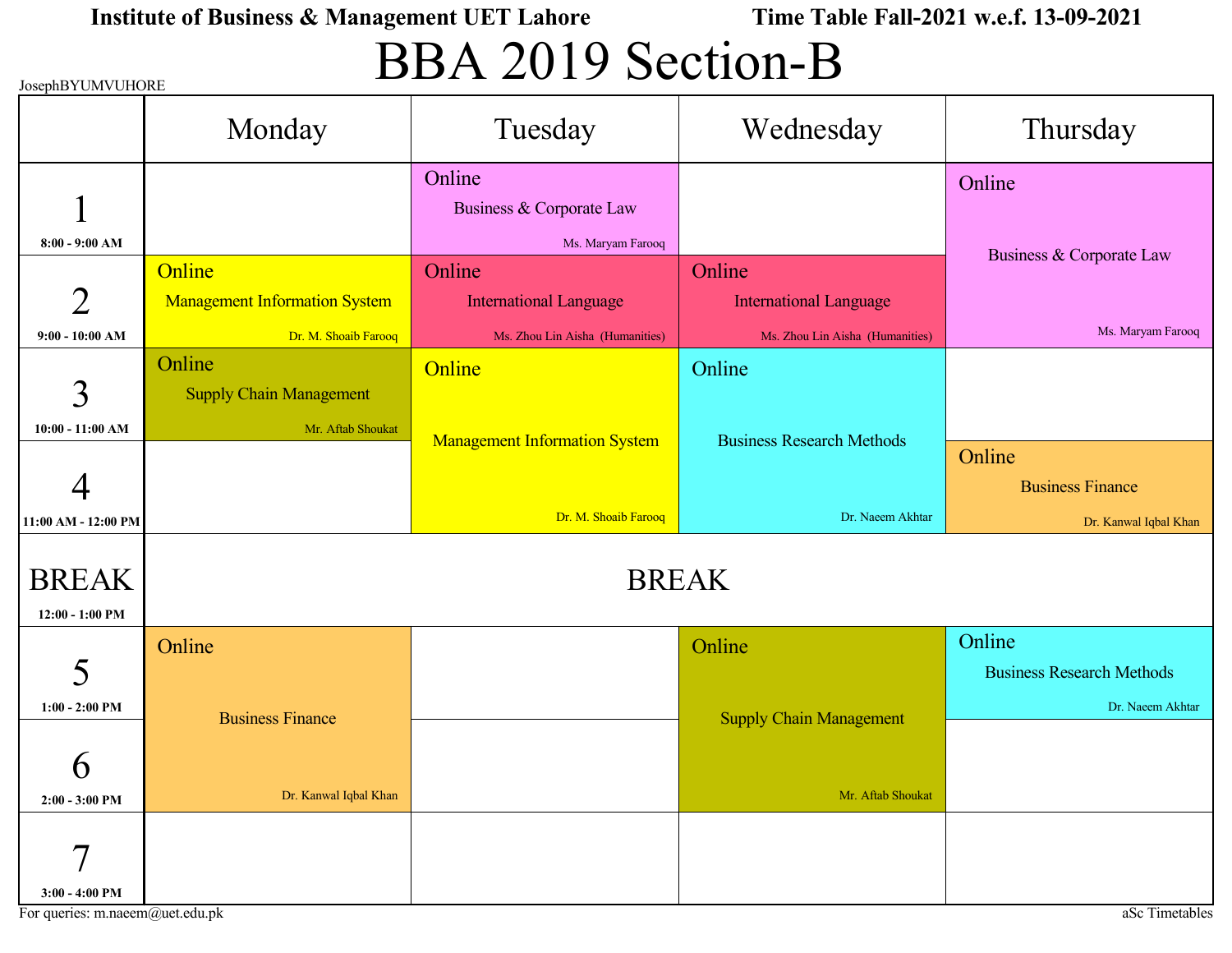# BBA 2019 Section-C

| JosephBYUMVUHORE                        |                                      |                                   |                                  |                                                                        |
|-----------------------------------------|--------------------------------------|-----------------------------------|----------------------------------|------------------------------------------------------------------------|
|                                         | Monday                               | Tuesday                           | Wednesday                        | Thursday                                                               |
|                                         |                                      |                                   | Online                           | Online<br><b>Supply Chain Management</b>                               |
| $8:00 - 9:00$ AM<br>$\overline{2}$      |                                      |                                   | <b>Supply Chain Management</b>   | Mr. Aftab Shoukat<br>Online<br><b>Business Research Methods</b>        |
| $9:00 - 10:00 AM$                       |                                      |                                   | Mr. Aftab Shoukat                | Dr. Naeem Akhtar                                                       |
| 3                                       | Online                               |                                   |                                  | Online<br><b>Management Information System</b><br>Dr. M. Shoaib Farooq |
| $10:00 - 11:00 AM$                      | <b>Management Information System</b> | Online                            | Online                           | Online                                                                 |
|                                         |                                      | <b>International Language</b>     | <b>International Language</b>    | Business & Corporate Law                                               |
| 11:00 AM - 12:00 PM                     | Dr. M. Shoaib Farooq                 | Ms. Zhou Lin Aisha (Humanities)   | Ms. Zhou Lin Aisha (Humanities)  | Ms. Maryam Farooq                                                      |
| <b>BREAK</b><br>$12:00 - 1:00$ PM       |                                      |                                   | <b>BREAK</b>                     |                                                                        |
| 5                                       | Online                               | Online<br><b>Business Finance</b> | Online                           | Online                                                                 |
| $1:00 - 2:00$ PM                        | Business & Corporate Law             | Dr. Kanwal Iqbal Khan             | <b>Business Research Methods</b> | <b>Business Finance</b>                                                |
| h<br>$2:00 - 3:00$ PM                   | Ms. Maryam Farooq                    |                                   | Dr. Naeem Akhtar                 | Dr. Kanwal Iqbal Khan                                                  |
| $\boldsymbol{\tau}$<br>$3:00 - 4:00$ PM |                                      |                                   |                                  |                                                                        |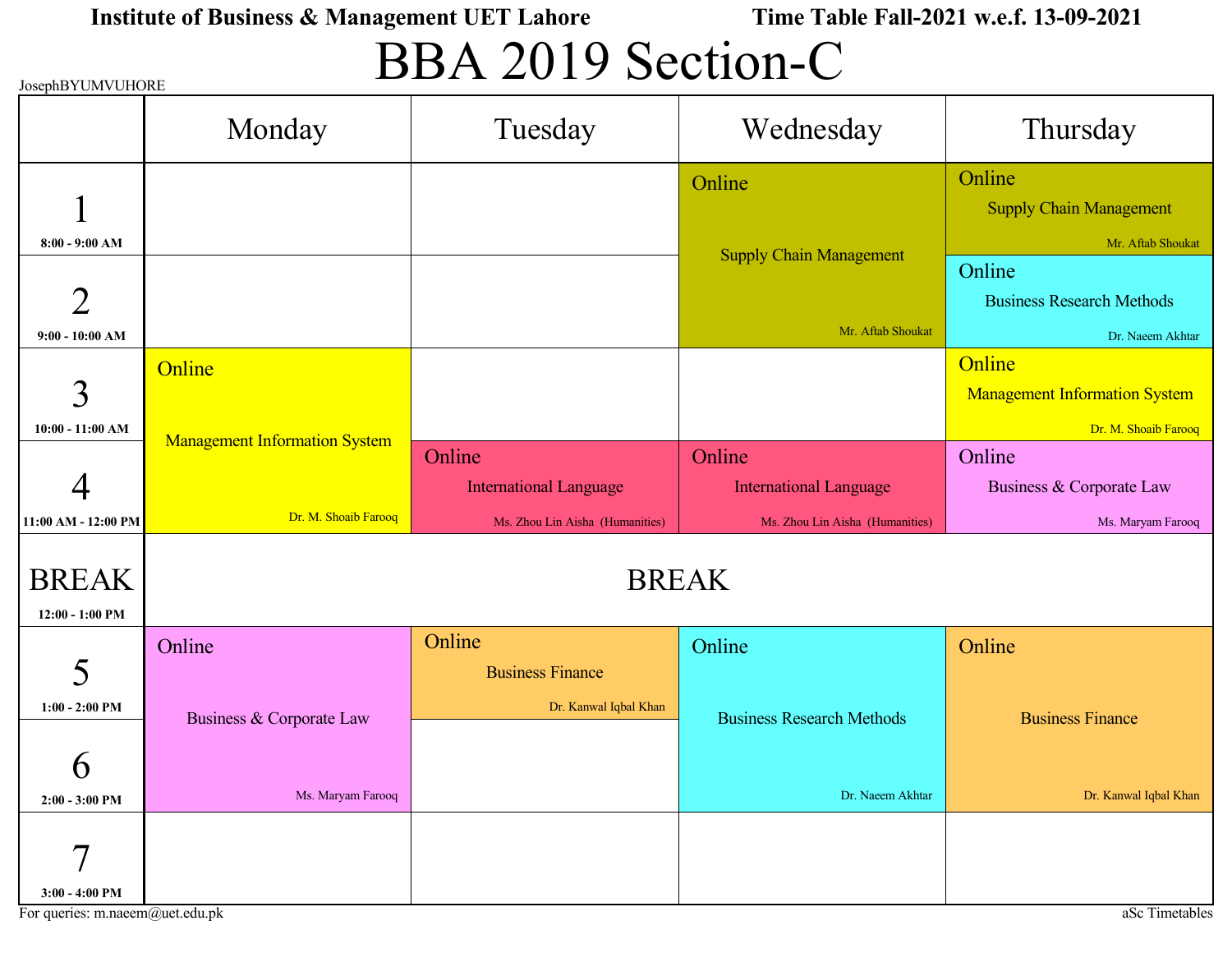## BBA 2020 Section-A

| JosephBYUMVUHORE                        |                                        |                                |                                  |                                  |  |  |
|-----------------------------------------|----------------------------------------|--------------------------------|----------------------------------|----------------------------------|--|--|
|                                         | Monday                                 | Tuesday                        | Wednesday                        | Thursday                         |  |  |
|                                         | <b>Room: 104</b>                       |                                | <b>Room: 104</b>                 | <b>Room: 104</b>                 |  |  |
|                                         | <b>Organizational Psychology</b>       |                                |                                  |                                  |  |  |
| $8:00 - 9:00$ AM                        | Ms. Rabia Naseem                       |                                | <b>Organizational Psychology</b> | Principles of Macro Economics    |  |  |
|                                         | Room: 104                              |                                |                                  |                                  |  |  |
| $\overline{2}$                          | <b>Islamic and Pakistan Studies-II</b> |                                |                                  |                                  |  |  |
| $9:00 - 10:00$ AM                       | Mr. Farhan Farrukh (Islamic Dept.)     |                                | Ms. Rabia Naseem                 | Dr. Bilal Aziz                   |  |  |
|                                         | <b>Room: 104</b>                       | Room: 104                      | Room: 104                        | Room: 104                        |  |  |
| 3                                       | Principles of Marketing                | Principles of Macro Economics  |                                  |                                  |  |  |
| $10:00 - 11:00$ AM                      | Ms. Rizwana Hameed                     | Dr. Bilal Aziz                 | <b>Financial Accounting II</b>   | Islamic and Pakistan Studies-II  |  |  |
|                                         |                                        | Room: 104                      |                                  |                                  |  |  |
|                                         |                                        | <b>Financial Accounting II</b> |                                  |                                  |  |  |
| 11:00 AM - 12:00 PM                     |                                        | Mr. Farid Pervaiz Shami        | Mr. Farid Pervaiz Shami          | Dr. Qudrat Ullah (Islamic Dept.) |  |  |
| <b>BREAK</b><br>$12:00 - 1:00$ PM       | <b>BREAK</b>                           |                                |                                  |                                  |  |  |
|                                         |                                        | <b>Room: 104</b>               | <b>Room: 104</b>                 | <b>Room: 104</b>                 |  |  |
| 5                                       |                                        |                                |                                  | Human Resouce Management         |  |  |
| $1:00 - 2:00$ PM                        |                                        | Human Resouce Management       | <b>Principles of Marketing</b>   | Dr. Farah Samreen                |  |  |
|                                         |                                        |                                |                                  |                                  |  |  |
| Q                                       |                                        |                                |                                  |                                  |  |  |
| $2:00 - 3:00$ PM                        |                                        | Dr. Farah Samreen              | Ms. Rizwana Hameed               |                                  |  |  |
| $\boldsymbol{\tau}$<br>$3:00 - 4:00$ PM |                                        |                                |                                  |                                  |  |  |

For queries: m.naeem@uet.edu.pk aSc Timetables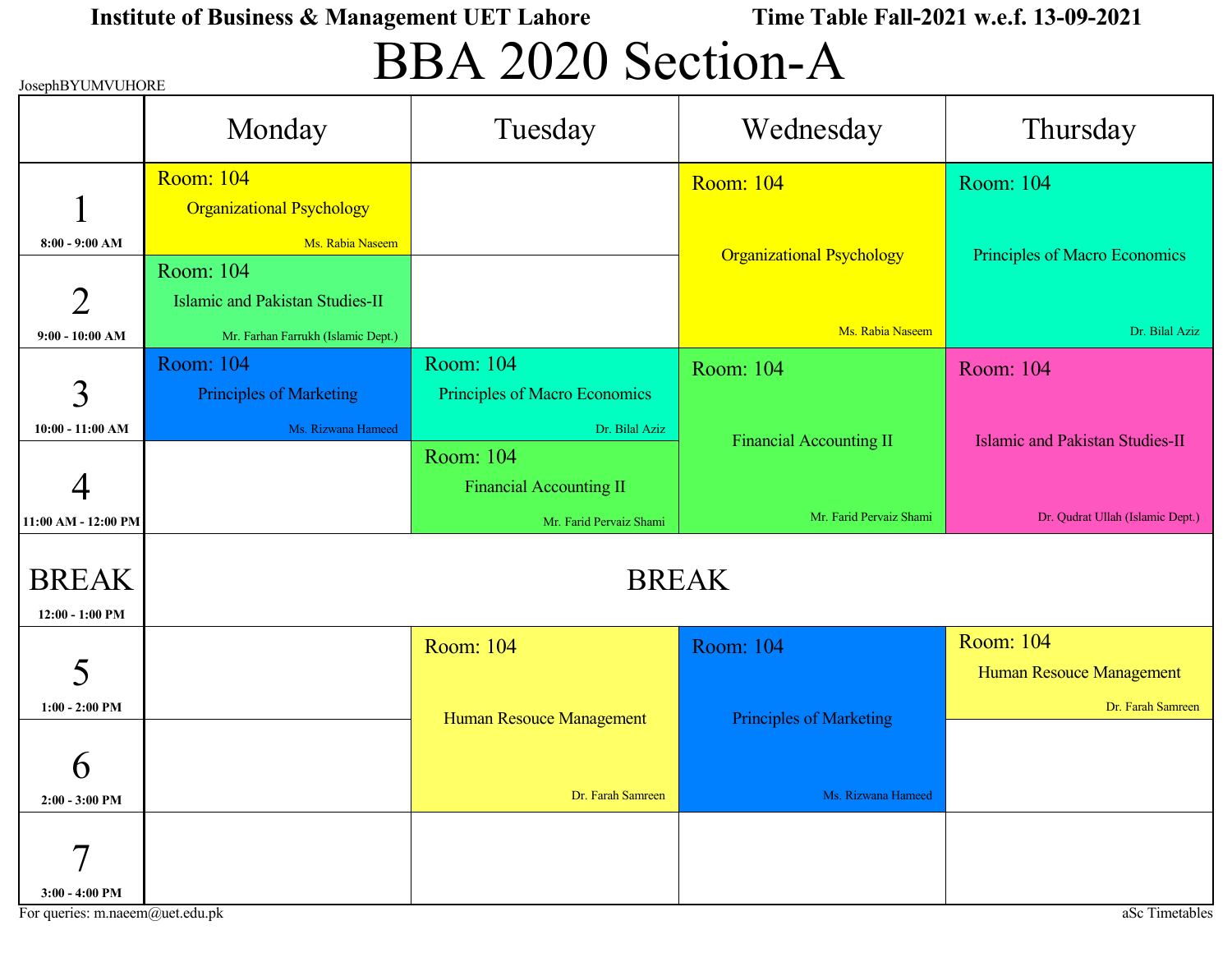# BBA 2020 Section-B

| JosephBYUMVUHORE                        |                                                        |                                          |                                                      |                                                      |                                           |  |
|-----------------------------------------|--------------------------------------------------------|------------------------------------------|------------------------------------------------------|------------------------------------------------------|-------------------------------------------|--|
|                                         | Monday                                                 | Tuesday                                  | Wednesday                                            | Thursday                                             | Friday                                    |  |
|                                         | Room: 201                                              |                                          |                                                      | <b>Room: 201</b>                                     | Room: 201                                 |  |
| $8:00 - 9:00$ AM                        | <b>Financial Accounting II</b>                         | <b>Room: 201</b><br><b>Human Resouce</b> |                                                      | <b>Organizational Psychology</b>                     | <b>Islamic and Pakistan</b><br>Studies-II |  |
| $\overline{2}$<br>$9:00 - 10:00$ AM     | Mr. Farid Pervaiz Shami                                | Management<br>Dr. Farah Samreen          |                                                      | Ms. Rabia Naseem                                     | Dr. Qudrat Ullah (Islamic Dept.)          |  |
| 3                                       | Room: 201<br><b>Islamic and Pakistan</b><br>Studies-II | <b>Room: 201</b>                         | <b>Room: 201</b><br><b>Organizational Psychology</b> |                                                      |                                           |  |
| $10:00 - 11:00$ AM                      | Mr. Farhan Farrukh (Islamic Dept.)                     | <b>Principles of Marketing</b>           | Ms. Rabia Naseem                                     |                                                      |                                           |  |
|                                         |                                                        |                                          | <b>Room: 201</b>                                     | Room: 201                                            |                                           |  |
|                                         |                                                        |                                          | <b>Principles of Marketing</b>                       | <b>Financial Accounting II</b>                       |                                           |  |
| 11:00 AM - 12:00 PM                     |                                                        | Ms. Rizwana Hameed                       | Ms. Rizwana Hameed                                   | Mr. Farid Pervaiz Shami                              |                                           |  |
| <b>BREAK</b><br>$12:00 - 1:00$ PM       | <b>BREAK</b>                                           |                                          |                                                      |                                                      |                                           |  |
| 5                                       |                                                        | Room: 201                                | <b>Room: 201</b>                                     | <b>Room: 201</b><br>Principles of Macro<br>Economics |                                           |  |
| $1:00 - 2:00$ PM                        |                                                        | Principles of Macro<br>Economics         | <b>Human Resouce</b><br>Management                   | Dr. Bilal Aziz                                       |                                           |  |
| h                                       |                                                        | Dr. Bilal Aziz                           | Dr. Farah Samreen                                    |                                                      |                                           |  |
| $2:00 - 3:00$ PM                        |                                                        |                                          |                                                      |                                                      |                                           |  |
| $\boldsymbol{\tau}$<br>$3:00 - 4:00$ PM |                                                        |                                          |                                                      |                                                      |                                           |  |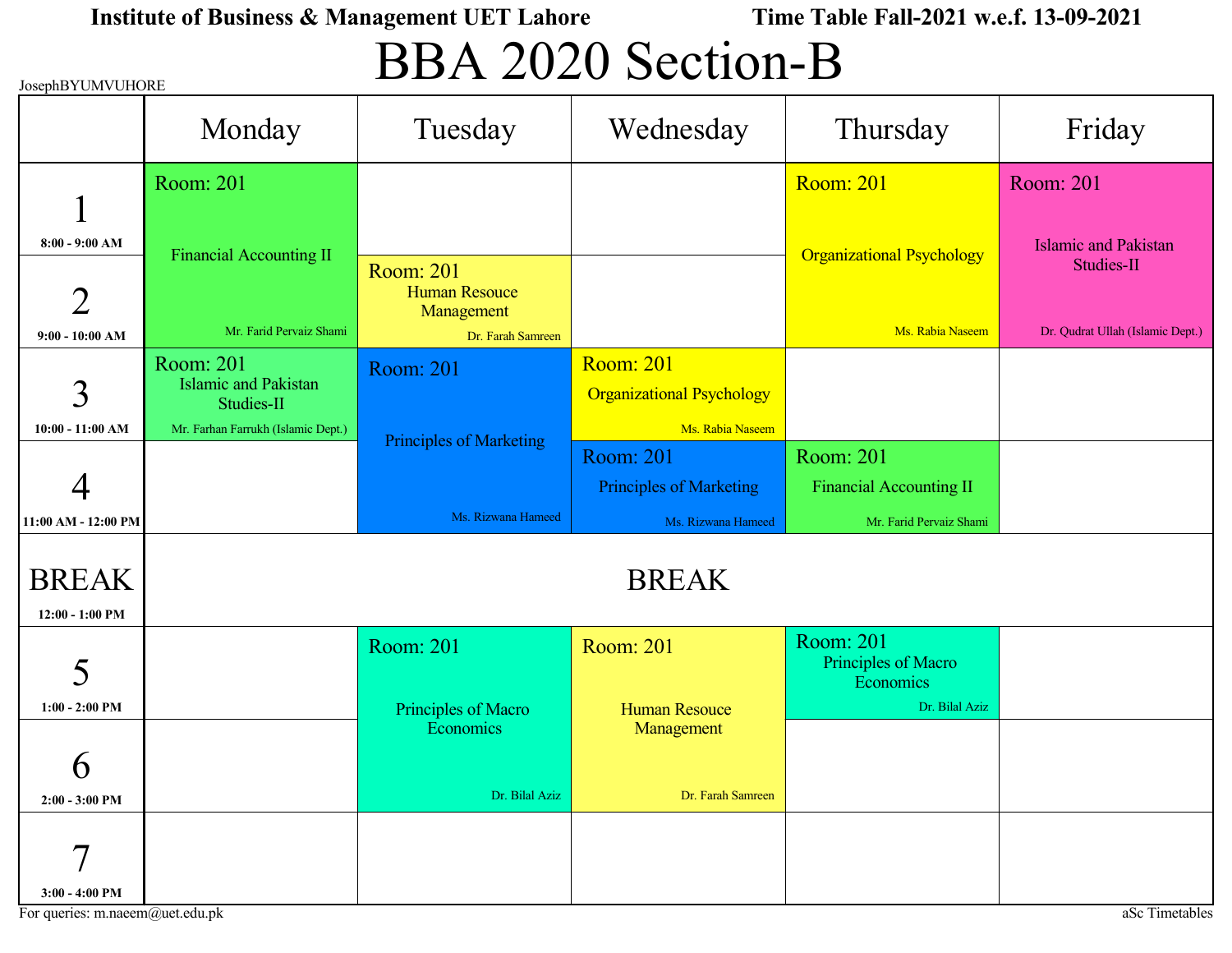# BBA 2021 Section-A

| JosephBYUMVUHORE                    |                                                |                                                     |                                                                             |                                                          |
|-------------------------------------|------------------------------------------------|-----------------------------------------------------|-----------------------------------------------------------------------------|----------------------------------------------------------|
|                                     | Monday                                         | Tuesday                                             | Wednesday                                                                   | Thursday                                                 |
|                                     |                                                | Room: 202                                           |                                                                             | <b>Room: 202</b>                                         |
| $8:00 - 9:00 AM$                    |                                                | <b>Business Statistics I</b>                        | Room: 202                                                                   | <b>Introduction to Business</b>                          |
| $\overline{2}$<br>$9:00 - 10:00 AM$ |                                                | Mr. Abdul Rehman (Maths)                            | <b>Islamic and Pakistan Studies-I</b><br>Mr. Farhan Farrukh (Islamic Dept.) | Ms. Quratulain Akhtar                                    |
| 3                                   | Room: 202<br><b>Business Mathematics</b>       | <b>Room: 202</b><br><b>Introduction to Business</b> | Room: 202                                                                   |                                                          |
| $10:00 - 11:00 AM$                  | Mr. Abdul Rehman (Maths)                       | Ms. Quratulain Akhtar                               | <b>Business Mathematics</b>                                                 | Room: 202                                                |
| 11:00 AM - 12:00 PM                 |                                                |                                                     | Mr. Abdul Rehman (Maths)                                                    | <b>Business Statistics I</b><br>Mr. Abdul Rehman (Maths) |
| <b>BREAK</b><br>$12:00 - 1:00$ PM   |                                                |                                                     | <b>BREAK</b>                                                                |                                                          |
| 5                                   | Room: 202<br>Introduction to Corporate Culture |                                                     | Room: 202                                                                   | Room: 202<br><b>Functional English</b>                   |
| $1:00 - 2:00$ PM                    | Mr. Saad Mehmood Bhatti                        |                                                     | <b>Functional English</b>                                                   | Ms. Aeisha Altaf<br>Room: 202                            |
| $\mathbf b$<br>$2:00 - 3:00$ PM     |                                                |                                                     | Ms. Aeisha Altaf                                                            | <b>Islamic and Pakistan Studies-I</b>                    |
| $\tau$<br>$3:00 - 4:00$ PM          |                                                |                                                     |                                                                             | Dr. Saeed Ahmed (Islamic Dept.)                          |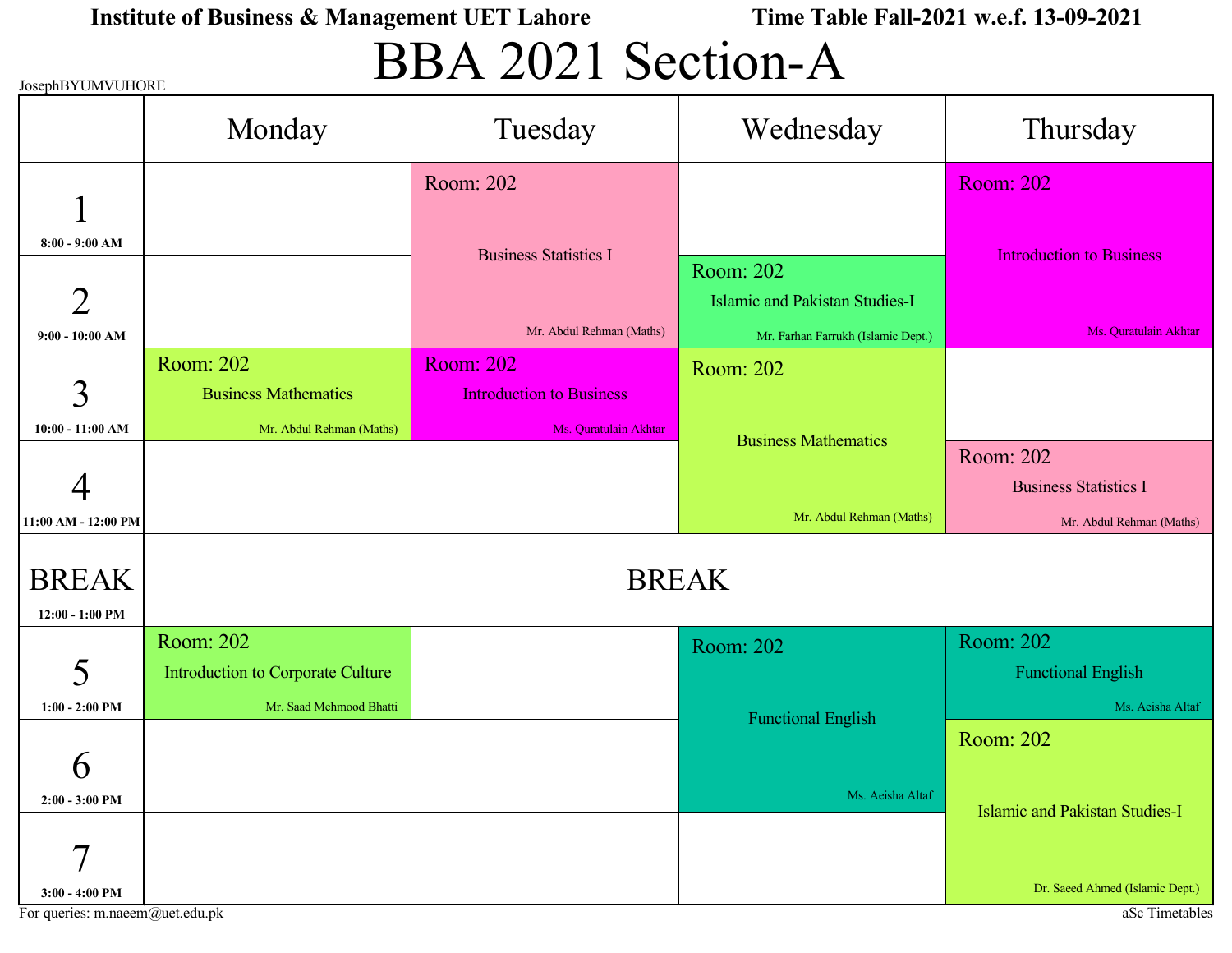## BBA 2021 Section-B

| JOSEPHB Y UM V UHORE |                                 |                                       |                                       |                           |
|----------------------|---------------------------------|---------------------------------------|---------------------------------------|---------------------------|
|                      | Monday                          | Tuesday                               | Wednesday                             | Thursday                  |
|                      |                                 |                                       | Room: 203                             |                           |
|                      |                                 |                                       |                                       |                           |
| $8:00 - 9:00 AM$     |                                 |                                       | <b>Business Statistics I</b>          |                           |
| $\overline{2}$       | <b>Room: 203</b>                | Room: 203                             |                                       |                           |
| $9:00 - 10:00 AM$    | <b>Introduction to Business</b> | <b>Islamic and Pakistan Studies-I</b> | Mr. Abdul Rehman (Maths)              |                           |
|                      |                                 |                                       | Room: 203                             |                           |
| $\overline{3}$       |                                 |                                       | <b>Islamic and Pakistan Studies-I</b> |                           |
| $10:00 - 11:00 AM$   | Ms. Ouratulain Akhtar           | Dr. Saeed Ahmed (Islamic Dept.)       | Mr. Farhan Farrukh (Islamic Dept.)    |                           |
|                      | Room: 203                       |                                       |                                       |                           |
|                      | <b>Business Mathematics</b>     |                                       |                                       |                           |
| 11:00 AM - 12:00 PM  | Mr. Abdul Rehman (Maths)        |                                       |                                       |                           |
|                      |                                 |                                       |                                       |                           |
| <b>BREAK</b>         |                                 |                                       | <b>BREAK</b>                          |                           |
| 12:00 - 1:00 PM      |                                 |                                       |                                       |                           |
|                      |                                 | Room: 203                             | Room: 203                             |                           |
| 5                    |                                 | <b>Business Statistics I</b>          |                                       |                           |
| $1:00 - 2:00$ PM     |                                 | Mr. Abdul Rehman (Maths)              | <b>Business Mathematics</b>           |                           |
|                      |                                 | <b>Room: 203</b>                      |                                       | Room: 203                 |
| Ò                    |                                 | <b>Introduction to Business</b>       |                                       |                           |
| $2:00 - 3:00$ PM     |                                 | Ms. Quratulain Akhtar                 | Mr. Abdul Rehman (Maths)              | <b>Functional English</b> |
|                      |                                 | Room: 203                             | Room: 203                             |                           |
| $\mathcal{I}$        |                                 | Introduction to Corporate Culture     | <b>Functional English</b>             |                           |
| $3:00 - 4:00$ PM     |                                 | Mr. Saad Mehmood Bhatti               | Ms. Aeisha Altaf                      | Ms. Aeisha Altaf          |

For queries: m.naeem@uet.edu.pk aSc Timetables

 $\mathbf{D}$ VUHORE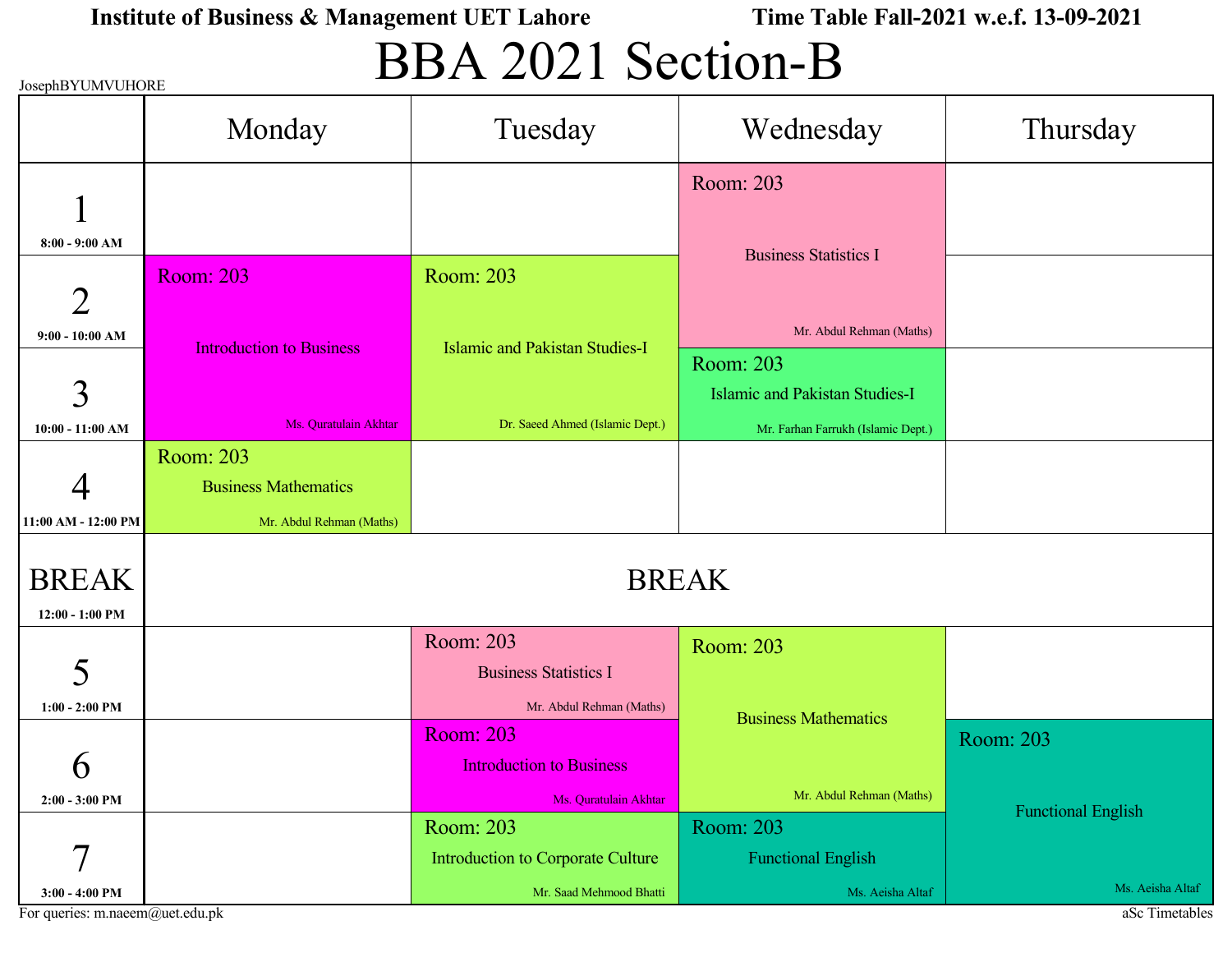# BBA 2021 Section-C

|                     | JosephBYUMVUHORE                      |                                 |                                       |                                          |  |  |  |
|---------------------|---------------------------------------|---------------------------------|---------------------------------------|------------------------------------------|--|--|--|
|                     | Monday                                | Tuesday                         | Wednesday                             | Thursday                                 |  |  |  |
|                     | Room: 204                             | <b>Room: 204</b>                | <b>Room: 204</b>                      |                                          |  |  |  |
| $8:00 - 9:00 AM$    | <b>Islamic and Pakistan Studies-I</b> | <b>Introduction to Business</b> | <b>Functional English</b>             |                                          |  |  |  |
|                     |                                       |                                 |                                       | Room: 204                                |  |  |  |
| $\overline{2}$      |                                       |                                 |                                       | <b>Business Mathematics</b>              |  |  |  |
| $9:00 - 10:00$ AM   | Dr. Saeed Ahmed (Islamic Dept.)       | Ms. Quratulain Akhtar           | Humanities Dept. A                    | Mr. Abdul Rehman (Maths)                 |  |  |  |
|                     | <b>Room: 204</b>                      |                                 |                                       | Room: 204                                |  |  |  |
| 3                   | <b>Functional English</b>             |                                 |                                       |                                          |  |  |  |
| $10:00 - 11:00$ AM  | Humanities Dept. A                    |                                 |                                       | <b>Business Mathematics</b>              |  |  |  |
|                     | <b>Room: 204</b>                      |                                 | Room: 204                             |                                          |  |  |  |
|                     | <b>Introduction to Business</b>       |                                 | <b>Islamic and Pakistan Studies-I</b> |                                          |  |  |  |
| 11:00 AM - 12:00 PM | Ms. Quratulain Akhtar                 |                                 | Mr. Farhan Farrukh (Islamic Dept.)    | Mr. Abdul Rehman (Maths)                 |  |  |  |
| <b>BREAK</b>        |                                       |                                 | <b>BREAK</b>                          |                                          |  |  |  |
| 12:00 - 1:00 PM     |                                       |                                 |                                       |                                          |  |  |  |
|                     | Room: 204                             |                                 | Room: 204                             | Room: 204                                |  |  |  |
| 5                   | <b>Business Statistics I</b>          |                                 |                                       | <b>Introduction to Corporate Culture</b> |  |  |  |
| $1:00 - 2:00$ PM    | Mr. Abdul Rehman (Maths)              |                                 | <b>Business Statistics I</b>          | Mr. Saad Mehmood Bhatti                  |  |  |  |
|                     |                                       |                                 |                                       |                                          |  |  |  |
| Ŋ                   |                                       |                                 |                                       |                                          |  |  |  |
| $2:00 - 3:00$ PM    |                                       |                                 | Mr. Abdul Rehman (Maths)              |                                          |  |  |  |
| 7                   |                                       |                                 |                                       |                                          |  |  |  |
|                     |                                       |                                 |                                       |                                          |  |  |  |
| $3:00 - 4:00$ PM    |                                       |                                 |                                       |                                          |  |  |  |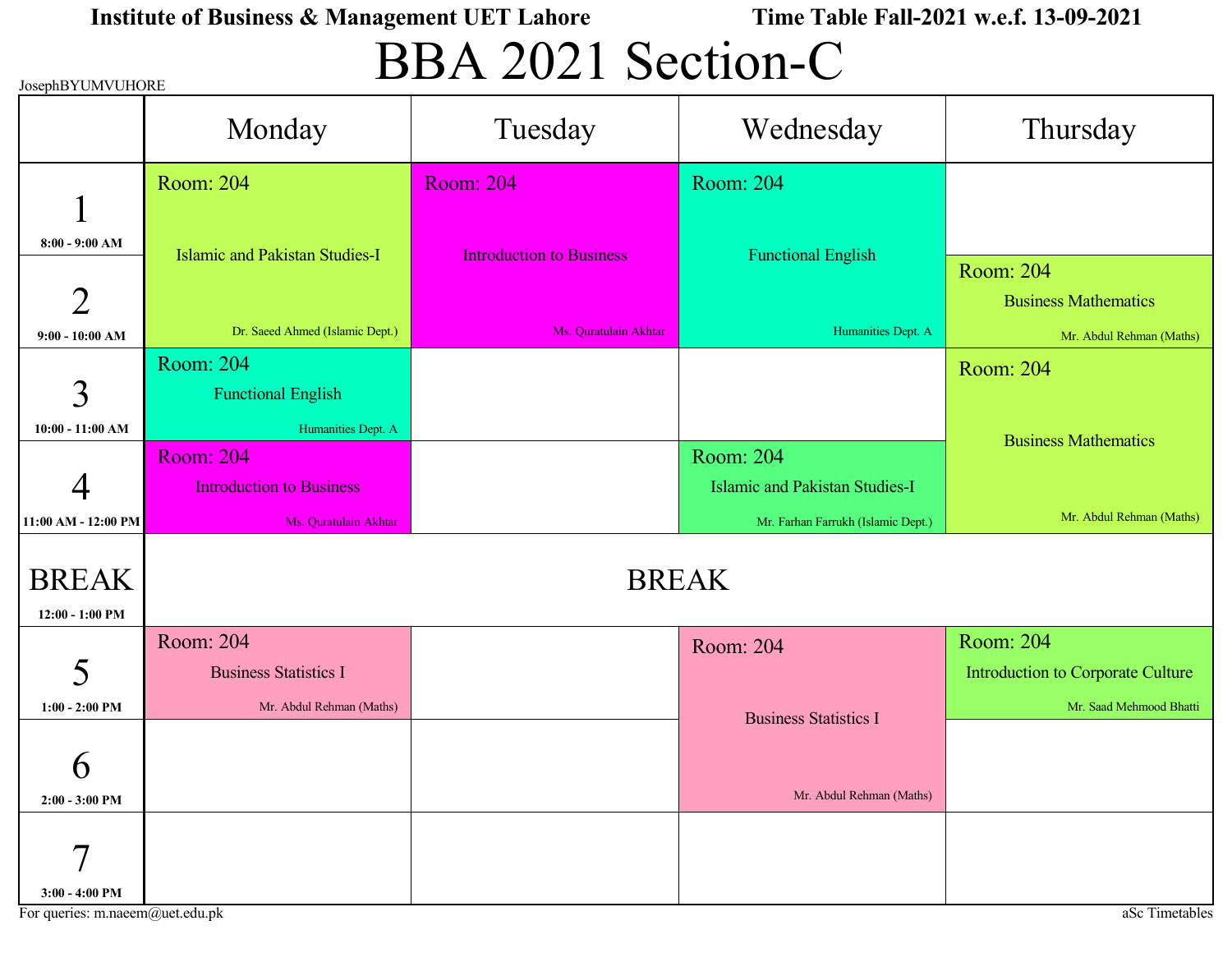## BBIT 2019 Section-A

| JOSEPINB Y UM V UHURE |                                     |                                     |                                   |                         |
|-----------------------|-------------------------------------|-------------------------------------|-----------------------------------|-------------------------|
|                       | Monday                              | Tuesday                             | Wednesday                         | Thursday                |
|                       | Online                              |                                     |                                   | Online                  |
| $8:00 - 9:00$ AM      | <b>Business Finance</b>             |                                     |                                   | Data Communication & CN |
| $\overline{2}$        |                                     | Online                              | Online<br>Data Communication & CN |                         |
|                       | Dr. Farman Afzal                    |                                     |                                   | Mr. Hamza Sajjad (CS)   |
| $9:00 - 10:00$ AM     |                                     | <b>Business &amp; Corporate Law</b> | Mr. Hamza Sajjad (CS)             |                         |
| $\overline{3}$        | Online<br><b>Business Ethics</b>    |                                     | Online<br>Web Development         | Online                  |
| $10:00 - 11:00$ AM    | Ms. Zunaira                         | Ms. Zunaira                         | Dr. Amjad Farooq (CS)             |                         |
|                       | Online                              | Online                              | Online                            | Web Development         |
|                       | <b>Business &amp; Corporate Law</b> | <b>Software Engineering</b>         | <b>Business Finance</b>           |                         |
| 11:00 AM - 12:00 PM   | Ms. Zunaira                         | Ms. Safia Kanwal                    | Dr. Farman Afzal                  | Dr. Amjad Farooq (CS)   |
|                       |                                     |                                     |                                   |                         |
| <b>BREAK</b>          |                                     |                                     | <b>BREAK</b>                      |                         |
| $12:00 - 1:00$ PM     |                                     |                                     |                                   |                         |
|                       |                                     | Online                              | Online                            |                         |
| 5                     |                                     |                                     |                                   |                         |
| $1:00 - 2:00$ PM      |                                     |                                     |                                   |                         |
|                       |                                     | <b>Business Ethics</b>              | <b>Software Engineering</b>       |                         |
| Ò                     |                                     |                                     |                                   |                         |
| $2:00 - 3:00$ PM      |                                     | Ms. Zunaira                         | Ms. Safia Kanwal                  |                         |
|                       |                                     |                                     |                                   |                         |
| $\tau$                |                                     |                                     |                                   |                         |
| $3:00 - 4:00$ PM      |                                     |                                     |                                   |                         |

For queries: m.naeem@uet.edu.pk aSc Timetables

 $J$ byun  $B$ umvobr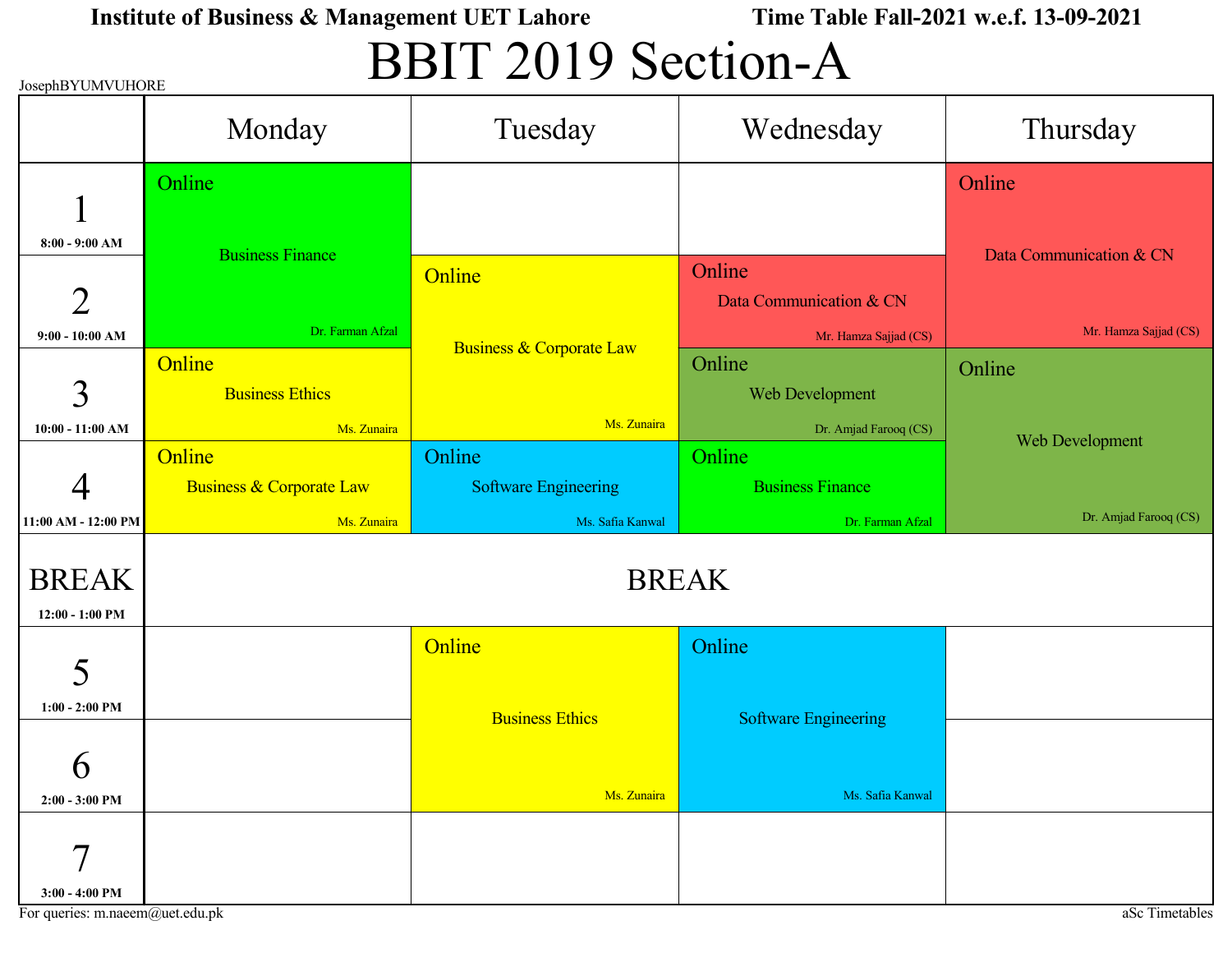## BBIT 2019 Section-B

| JosephBYUMVUHORE    |                             |                             |                          |                                     |  |  |
|---------------------|-----------------------------|-----------------------------|--------------------------|-------------------------------------|--|--|
|                     | Monday                      | Tuesday                     | Wednesday                | Thursday                            |  |  |
|                     |                             |                             | Online                   |                                     |  |  |
| $8:00 - 9:00$ AM    |                             |                             |                          |                                     |  |  |
|                     |                             | Online                      | Web Development          | Online                              |  |  |
| $\overline{2}$      |                             | <b>Software Engineering</b> |                          | Web Development                     |  |  |
| $9:00 - 10:00$ AM   |                             | Ms. Safia Kanwal            | Dr. Amjad Farooq (CS)    | Dr. Amjad Farooq (CS)               |  |  |
|                     | Online                      | Online                      | Online                   | Online                              |  |  |
| 3                   |                             |                             |                          | Data Communication & CN             |  |  |
| $10:00 - 11:00 AM$  | <b>Software Engineering</b> | <b>Business Finance</b>     | Data Communication & CN  | Mr. Hamza Sajjad (CS)               |  |  |
|                     |                             |                             |                          | Online<br><b>Business Ethics</b>    |  |  |
|                     | Ms. Safia Kanwal            | Dr. M. Nasir Malik          | Mr. Hamza Sajjad (CS)    | Ms. Zunaira                         |  |  |
| 11:00 AM - 12:00 PM |                             |                             |                          |                                     |  |  |
| <b>BREAK</b>        | <b>BREAK</b>                |                             |                          |                                     |  |  |
| $12:00 - 1:00$ PM   |                             |                             |                          |                                     |  |  |
|                     | Online                      |                             | Online                   | Online                              |  |  |
| 5                   | <b>Business Finance</b>     |                             |                          |                                     |  |  |
| $1:00 - 2:00$ PM    | Dr. M. Nasir Malik          |                             | <b>Business Ethics</b>   | <b>Business &amp; Corporate Law</b> |  |  |
|                     |                             |                             |                          |                                     |  |  |
| $\mathbf b$         |                             |                             |                          |                                     |  |  |
| $2:00 - 3:00$ PM    |                             |                             | Ms. Zunaira              | Ms. Zunaira                         |  |  |
| $\tau$              |                             |                             | Online                   |                                     |  |  |
|                     |                             |                             | Business & Corporate Law |                                     |  |  |
| $3:00 - 4:00$ PM    |                             |                             | Ms. Zunaira              |                                     |  |  |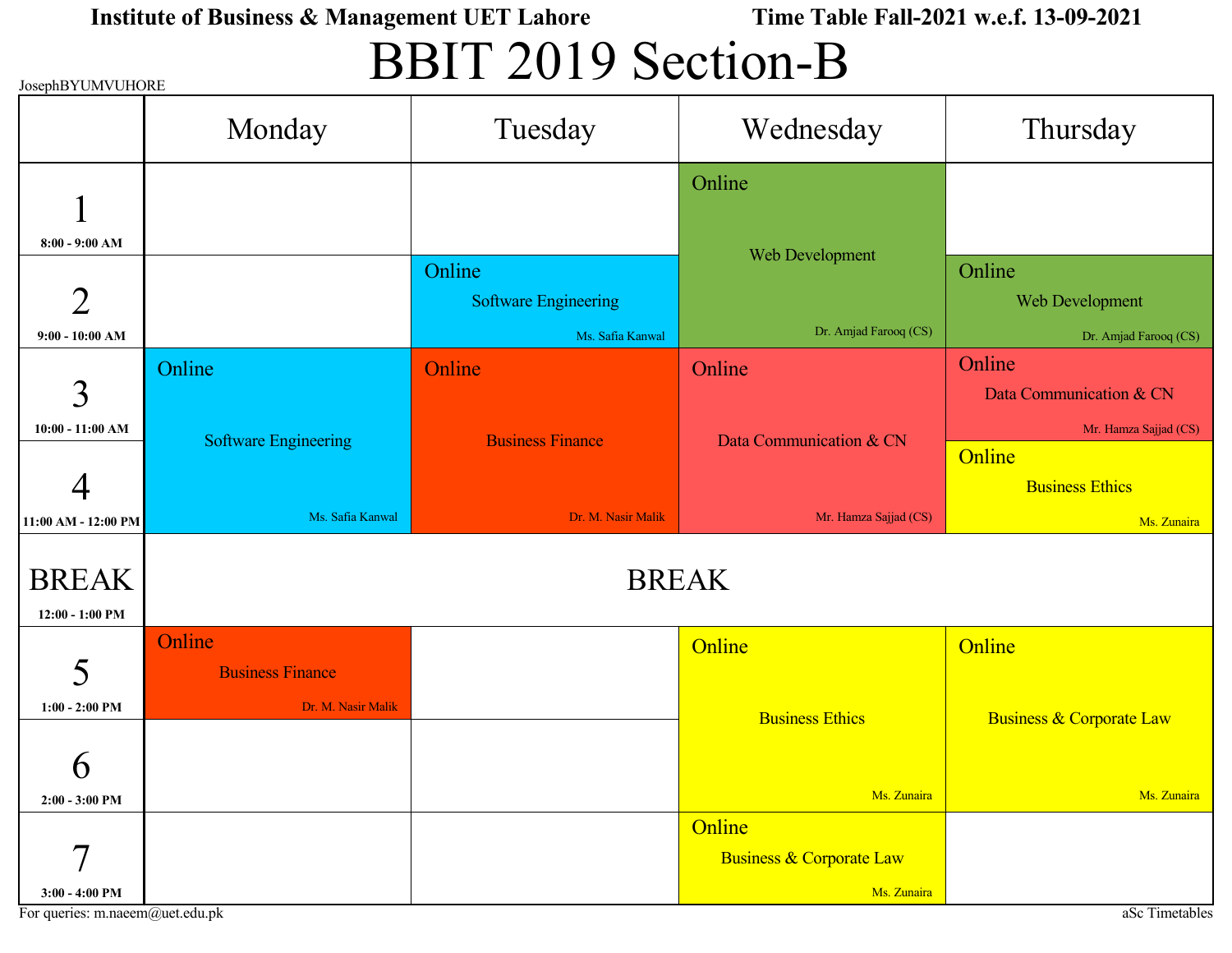# BBIT 2020 Section-A

| JosephBYUMVUHORE    |                                           |                          |                                       |                                 |                                 |
|---------------------|-------------------------------------------|--------------------------|---------------------------------------|---------------------------------|---------------------------------|
|                     | Monday                                    | Tuesday                  | Wednesday                             | Thursday                        | Friday                          |
|                     |                                           |                          |                                       | Room: 301                       |                                 |
|                     |                                           |                          |                                       | <b>Principles of Management</b> |                                 |
| $8:00 - 9:00$ AM    |                                           |                          |                                       | Dr. Amir Ikram                  |                                 |
|                     |                                           | Room: 301                | <b>Room: 301</b>                      | Room: 301                       |                                 |
| $\overline{2}$      |                                           |                          | <b>Object Oriented</b><br>Programming | Technical Writing & PS          |                                 |
| $9:00 - 10:00 AM$   |                                           |                          | Ms. Safia Kanwal                      | Ms. Sadaf (Humanities)          |                                 |
|                     |                                           | Technical Writing & PS   | Room: 301                             | <b>Room: 301</b>                | Room: 301                       |
| 3                   |                                           |                          |                                       |                                 |                                 |
| $10:00 - 11:00 AM$  |                                           | Ms. Sadaf (Humanities)   | <b>Principles of Management</b>       | <b>Object Oriented</b>          | <b>Islamic and Pakistan</b>     |
|                     | Room: 301                                 |                          |                                       | Programming                     | Studies-II                      |
|                     | <b>Islamic and Pakistan</b><br>Studies-II |                          |                                       |                                 |                                 |
| 11:00 AM - 12:00 PM | Mr. Farhan Farrukh (Islamic Dept.)        |                          | Dr. Amir Ikram                        | Ms. Safia Kanwal                | Dr. Saeed Ahmed (Islamic Dept.) |
|                     |                                           |                          |                                       |                                 |                                 |
| <b>BREAK</b>        |                                           |                          | <b>BREAK</b>                          |                                 |                                 |
| $12:00 - 1:00$ PM   |                                           |                          |                                       |                                 |                                 |
|                     | <b>Room: 301</b>                          | <b>Room: 301</b>         |                                       |                                 |                                 |
| 5                   | <b>Database Systems</b>                   |                          |                                       |                                 |                                 |
| $1:00 - 2:00$ PM    | Ms. Hafiza Aqsa Ali (CS)                  | <b>Database Systems</b>  |                                       |                                 |                                 |
|                     | Room: 301                                 |                          |                                       | Room: 301                       |                                 |
| h                   | <b>Business Statistics II</b>             |                          |                                       |                                 |                                 |
| $2:00 - 3:00$ PM    | Mr. Abdul Rehman (Maths)                  | Ms. Hafiza Aqsa Ali (CS) |                                       | <b>Business Statistics II</b>   |                                 |
|                     |                                           |                          |                                       |                                 |                                 |
| $\tau$              |                                           |                          |                                       |                                 |                                 |
| $3:00 - 4:00$ PM    |                                           |                          |                                       | Mr. Abdul Rehman (Maths)        |                                 |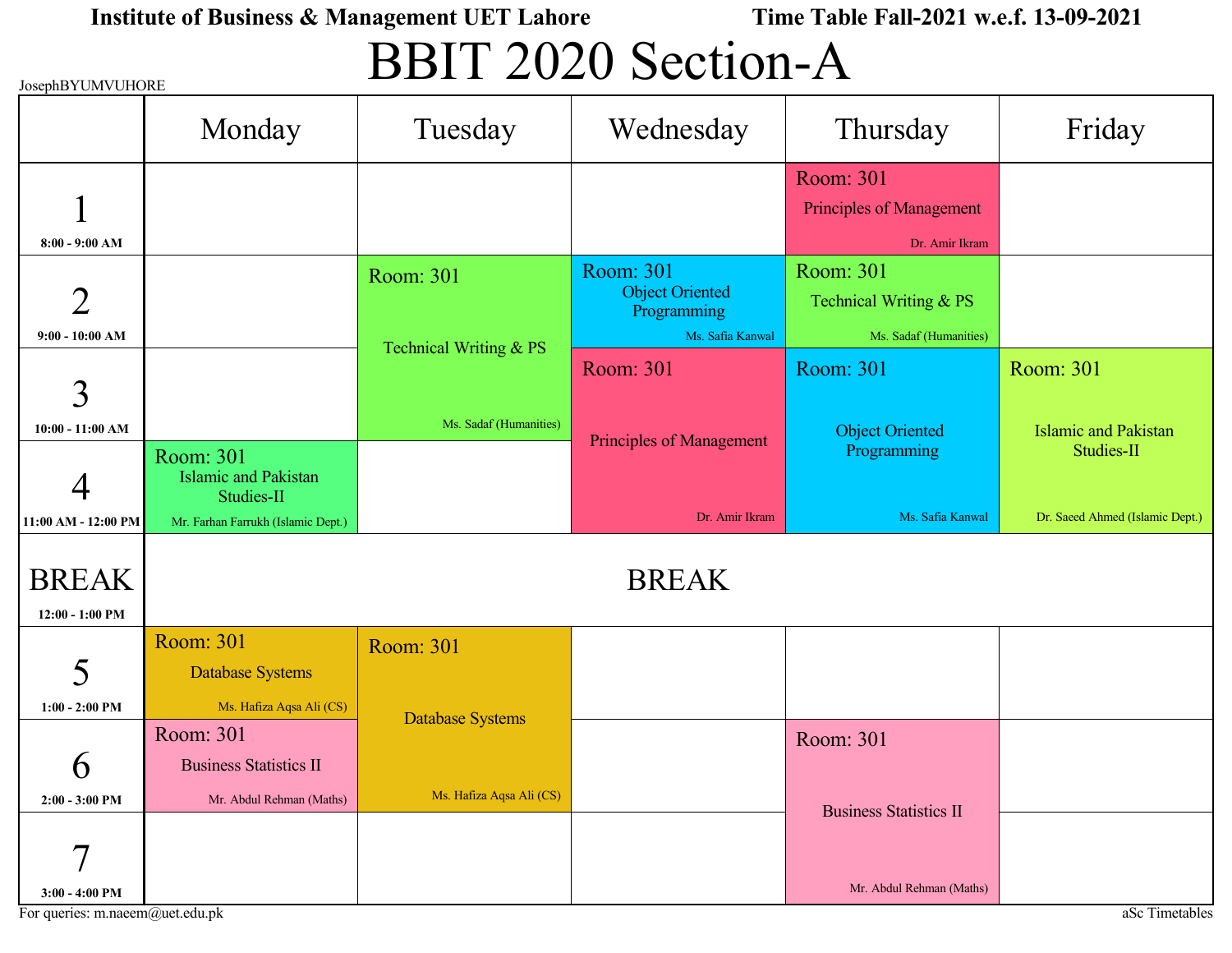## BBIT 2020 Section-B

| JosephBYUMVUHORE                        |                                                  |                                                                                           |                                        |                                                   |  |
|-----------------------------------------|--------------------------------------------------|-------------------------------------------------------------------------------------------|----------------------------------------|---------------------------------------------------|--|
|                                         | Monday                                           | Tuesday                                                                                   | Wednesday                              | Thursday                                          |  |
| $8:00 - 9:00$ AM                        |                                                  | Room: 302<br><b>Object Oriented Programming</b><br>Ms. Safia Kanwal                       |                                        |                                                   |  |
| $\overline{2}$<br>$9:00 - 10:00$ AM     | <b>Room: 302</b>                                 | Room: 302<br><b>Islamic and Pakistan Studies-II</b><br>Mr. Farhan Farrukh (Islamic Dept.) |                                        |                                                   |  |
| 3                                       | Technical Writing & PS                           |                                                                                           | Room: 302                              | Room: 302<br><b>Business Statistics II</b>        |  |
| $10:00 - 11:00$ AM                      | Ms. Sadia (Humanities)<br><b>Room: 302</b>       | Room: 302                                                                                 | <b>Islamic and Pakistan Studies-II</b> | Mr. Abdul Rehman (Maths)<br>Room: 302             |  |
| 11:00 AM - 12:00 PM                     | Technical Writing & PS<br>Ms. Sadia (Humanities) | <b>Database Systems</b><br>Ms. Hafiza Aqsa Ali (CS)                                       | Dr. Saeed Ahmed (Islamic Dept.)        | <b>Principles of Management</b><br>Dr. Amir Ikram |  |
| <b>BREAK</b><br>$12:00 - 1:00$ PM       | <b>BREAK</b>                                     |                                                                                           |                                        |                                                   |  |
| 5<br>$1:00 - 2:00$ PM                   |                                                  |                                                                                           | <b>Room: 302</b>                       | <b>Room: 302</b>                                  |  |
| h                                       | Room: 302                                        | Room: 302                                                                                 | <b>Principles of Management</b>        | <b>Object Oriented Programming</b>                |  |
| $2:00 - 3:00$ PM<br>$\boldsymbol{\tau}$ | <b>Database Systems</b>                          | <b>Business Statistics II</b><br>Mr. Abdul Rehman (Maths)                                 | Dr. Amir Ikram                         | Ms. Safia Kanwal                                  |  |
| $3:00 - 4:00$ PM                        | Ms. Hafiza Aqsa Ali (CS)                         |                                                                                           |                                        |                                                   |  |

For queries: m.naeem@uet.edu.pk aSc Timetables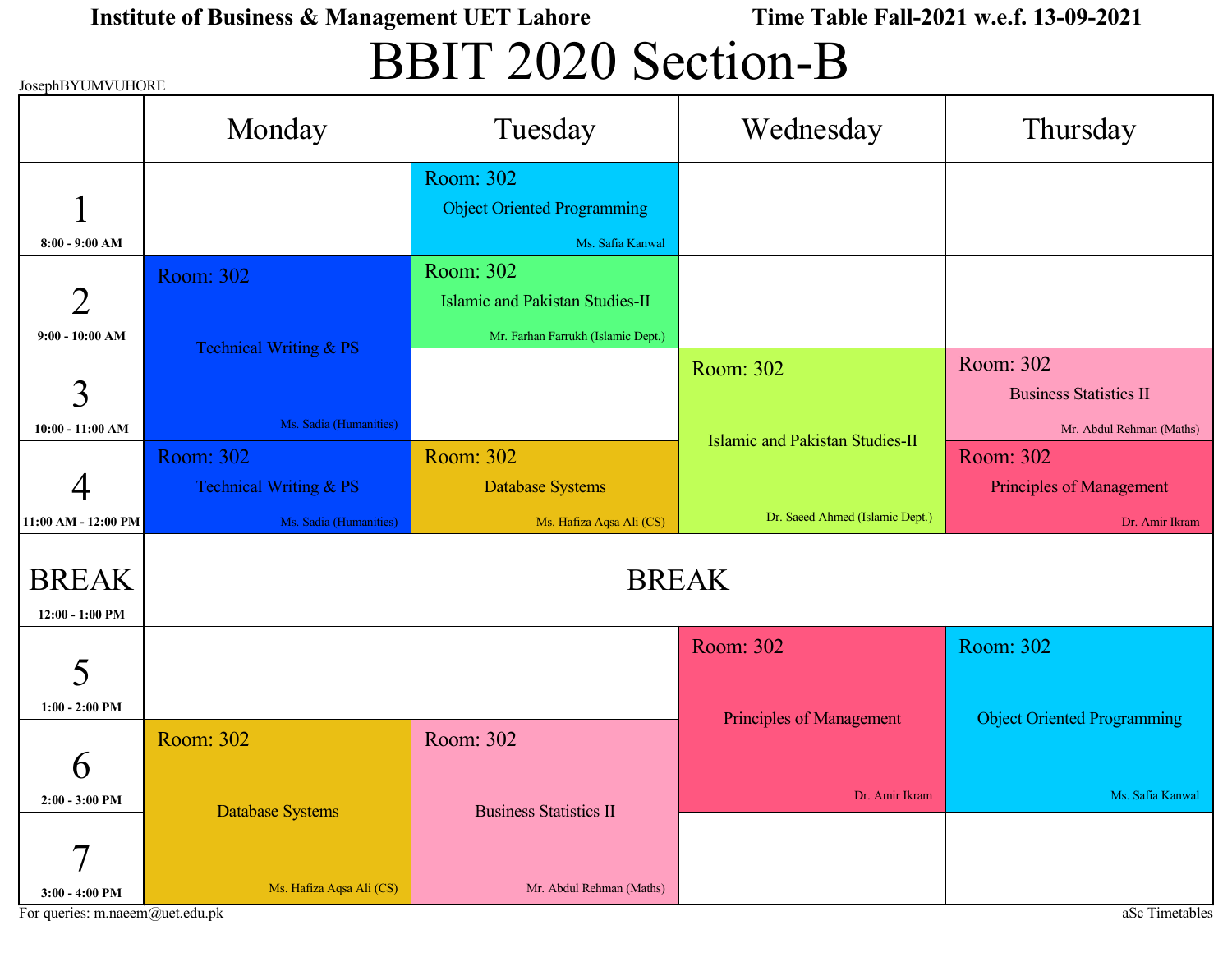# BBIT 2021 Section-A

|                     | JosephBYUMVUHORE                |                                          |                           |                                 |                             |
|---------------------|---------------------------------|------------------------------------------|---------------------------|---------------------------------|-----------------------------|
|                     | Monday                          | Tuesday                                  | Wednesday                 | Thursday                        | Friday                      |
|                     | Room: 303                       |                                          | Room: 303                 | <b>Room: 303</b>                | Room: 303                   |
|                     |                                 |                                          |                           |                                 |                             |
| $8:00 - 9:00$ AM    | <b>Functional English</b>       |                                          | Introduction to IT        | <b>Islamic and Pakistan</b>     | <b>Business Mathematics</b> |
|                     |                                 |                                          |                           | <b>Studies-I</b>                |                             |
| $\overline{2}$      |                                 |                                          |                           | Hafiz Mubashir Rasheed (Islamic |                             |
| $9:00 - 10:00$ AM   | Humanities Dept. B              |                                          | Computer Science Dept.    | Dept.)                          | Mr. Abdul Rehman (Maths)    |
|                     | <b>Room: 303</b>                | Room: 303                                | <b>Room: 303</b>          | Room: 303                       |                             |
| 3                   | <b>Introduction to Business</b> | <b>Islamic and Pakistan</b><br>Studies-I | <b>Functional English</b> |                                 |                             |
| $10:00 - 11:00$ AM  | Mr. M. Zia ul Haq               | Mr. Farhan Farrukh (Islamic Dept.)       | Humanities Dept. B        | Sociology                       |                             |
|                     | Room: 303                       | Room: 303                                |                           |                                 |                             |
|                     | Sociology                       | <b>Business Mathematics</b>              |                           |                                 |                             |
| 11:00 AM - 12:00 PM | Ms. Sadaf Razzaq                | Mr. Abdul Rehman (Maths)                 |                           | Ms. Sadaf Razzaq                |                             |
|                     |                                 |                                          |                           |                                 |                             |
| <b>BREAK</b>        | <b>BREAK</b>                    |                                          |                           |                                 |                             |
| $12:00 - 1:00$ PM   |                                 |                                          |                           |                                 |                             |
|                     |                                 | <b>Room: 303</b>                         |                           | Room: 303                       |                             |
| 5                   |                                 |                                          |                           | Introduction to IT              |                             |
| $1:00 - 2:00$ PM    |                                 | <b>Introduction to Business</b>          |                           | Computer Science Dept.          |                             |
|                     |                                 |                                          |                           |                                 |                             |
| 0                   |                                 |                                          |                           |                                 |                             |
| $2:00 - 3:00$ PM    |                                 | Mr. M. Zia ul Haq                        |                           |                                 |                             |
|                     |                                 |                                          |                           |                                 |                             |
| $\boldsymbol{\tau}$ |                                 |                                          |                           |                                 |                             |
| $3:00 - 4:00$ PM    |                                 |                                          |                           |                                 |                             |

For queries: m.naeem@uet.edu.pk aSc Timetables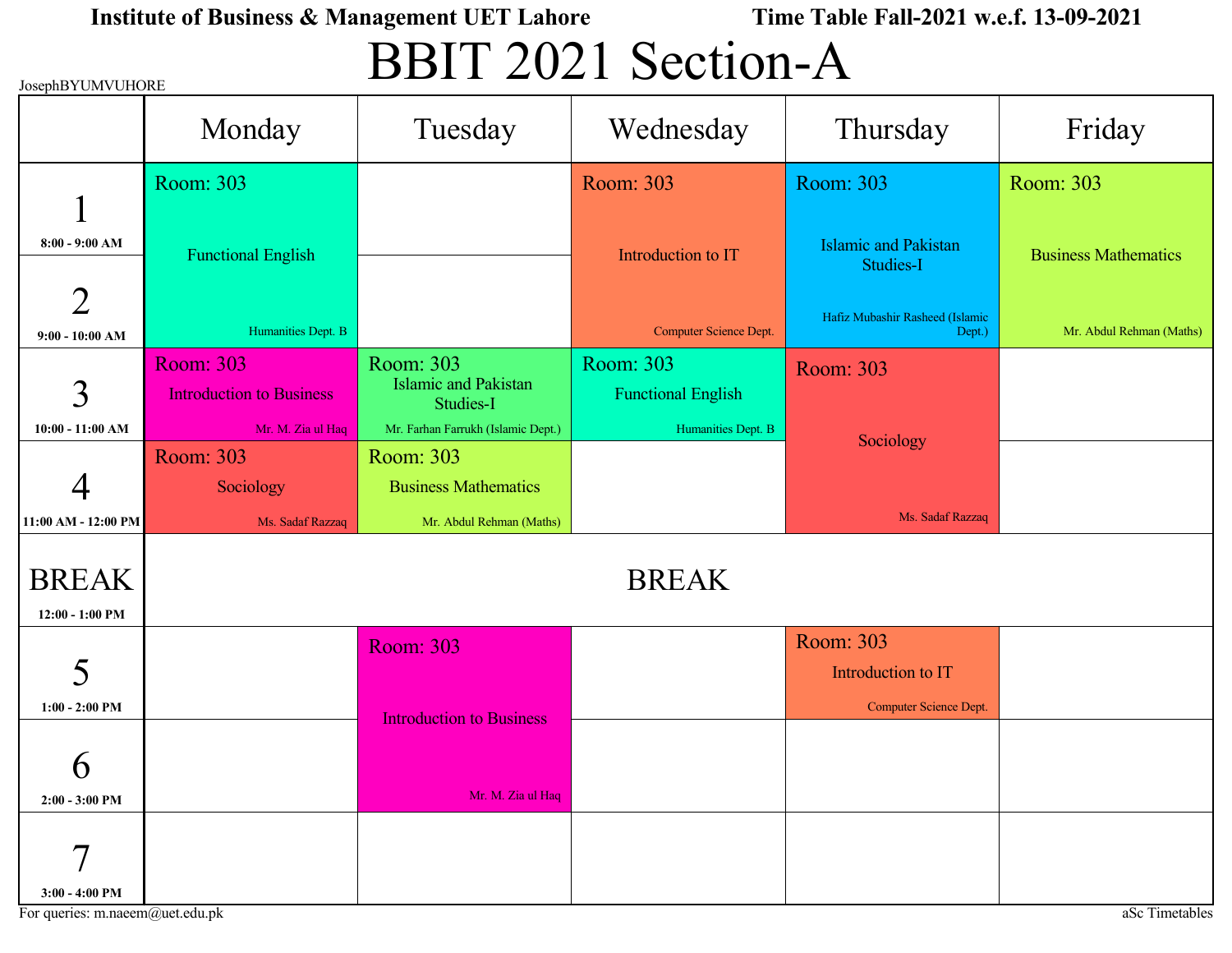## BBIT 2021 Section-B

|                                           | $\bullet$ $\bullet$ $\bullet$ $\bullet$ $\bullet$ $\bullet$<br>JosephBYUMVUHORE |                                                              |                                 |                                                     |                                                 |
|-------------------------------------------|---------------------------------------------------------------------------------|--------------------------------------------------------------|---------------------------------|-----------------------------------------------------|-------------------------------------------------|
|                                           | Monday                                                                          | Tuesday                                                      | Wednesday                       | Thursday                                            | Friday                                          |
|                                           |                                                                                 |                                                              | <b>Room: 304</b>                |                                                     | Room: 304                                       |
| $8:00 - 9:00$ AM                          |                                                                                 |                                                              | <b>Functional English</b>       |                                                     | <b>Islamic and Pakistan</b><br><b>Studies-I</b> |
| $\overline{2}$<br>$9:00 - 10:00$ AM       |                                                                                 |                                                              | Humanities Dept. B              |                                                     | Hafiz Mubashir Rasheed (Islamic<br>Dept.)       |
| 3                                         | Room: 304<br><b>Functional English</b>                                          | Room: 304<br><b>Business Mathematics</b>                     |                                 | Room: 304<br>Introduction to IT                     | Room: 304                                       |
| $10:00 - 11:00 AM$                        | Humanities Dept. B                                                              | Mr. Abdul Rehman (Maths)                                     |                                 | Computer Science Dept.                              | Introduction to IT                              |
|                                           |                                                                                 | <b>Room: 304</b><br><b>Islamic and Pakistan</b><br>Studies-I | <b>Room: 304</b><br>Sociology   | <b>Room: 304</b><br><b>Introduction to Business</b> |                                                 |
| 11:00 AM - 12:00 PM                       |                                                                                 | Mr. Farhan Farrukh (Islamic Dept.)                           | Ms. Sadaf Razzaq                | Mr. M. Zia ul Haq                                   | Computer Science Dept.                          |
| <b>BREAK</b><br>12:00 - 1:00 PM           |                                                                                 |                                                              | <b>BREAK</b>                    |                                                     |                                                 |
| 5                                         | Room: 304                                                                       | <b>Room: 304</b>                                             | <b>Room: 304</b>                |                                                     |                                                 |
| $1:00 - 2:00$ PM                          | <b>Business Mathematics</b>                                                     | Sociology                                                    | <b>Introduction to Business</b> |                                                     |                                                 |
| $\boldsymbol{\theta}$<br>$2:00 - 3:00$ PM | Mr. Abdul Rehman (Maths)                                                        | Ms. Sadaf Razzaq                                             | Mr. M. Zia ul Haq               |                                                     |                                                 |
| $\overline{7}$<br>$3:00 - 4:00$ PM        |                                                                                 |                                                              |                                 |                                                     |                                                 |